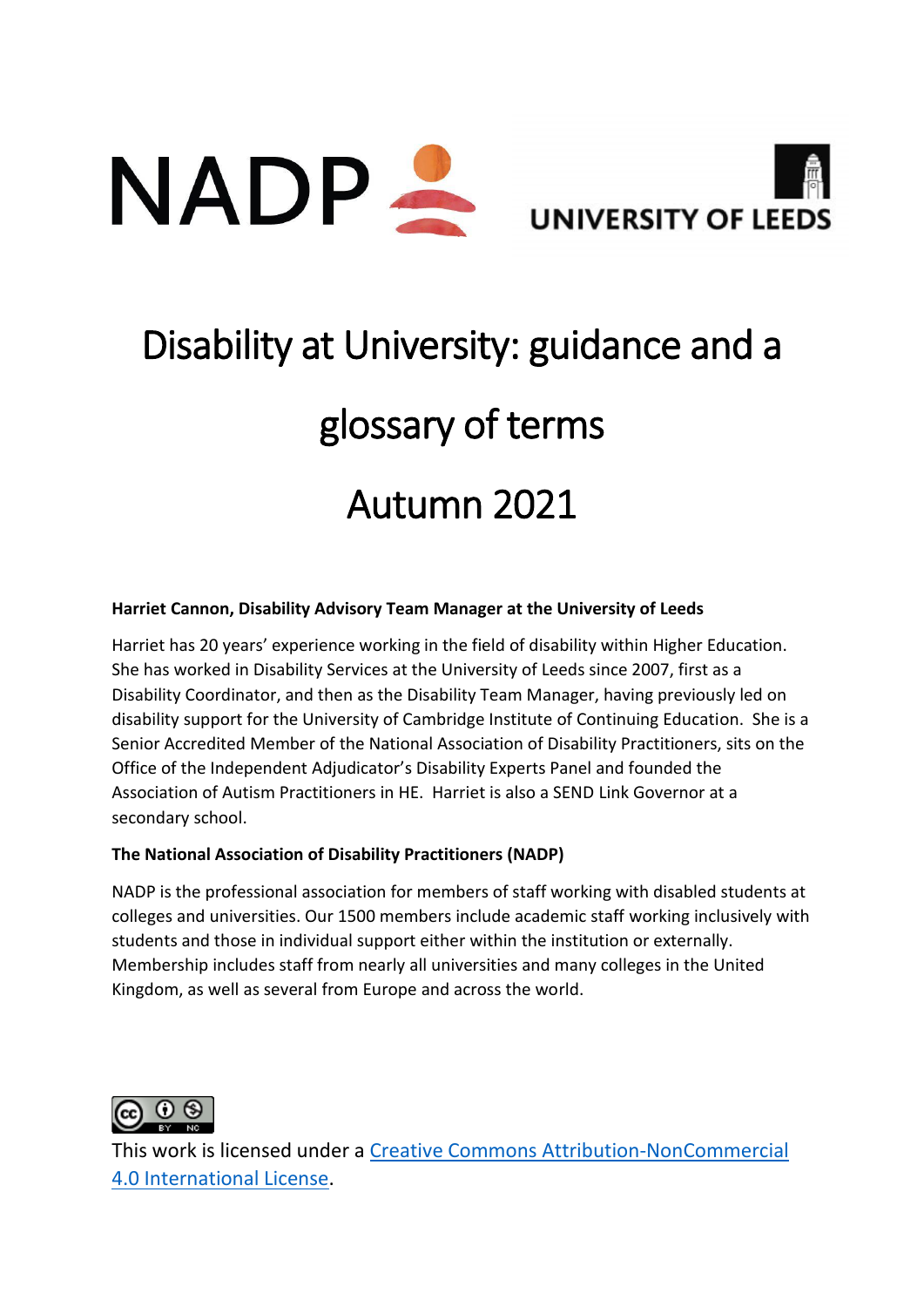## <span id="page-1-0"></span>**Disability at University: guidance and a glossary of terms**

## <span id="page-1-1"></span>**Contents**

| Accessing support in school versus university: important differences 4 |  |
|------------------------------------------------------------------------|--|
|                                                                        |  |
|                                                                        |  |
|                                                                        |  |
|                                                                        |  |
|                                                                        |  |
|                                                                        |  |
|                                                                        |  |
|                                                                        |  |
|                                                                        |  |
|                                                                        |  |
|                                                                        |  |
|                                                                        |  |
|                                                                        |  |
|                                                                        |  |
|                                                                        |  |
| Table: key terminology, what it means and how it differs11             |  |
|                                                                        |  |
|                                                                        |  |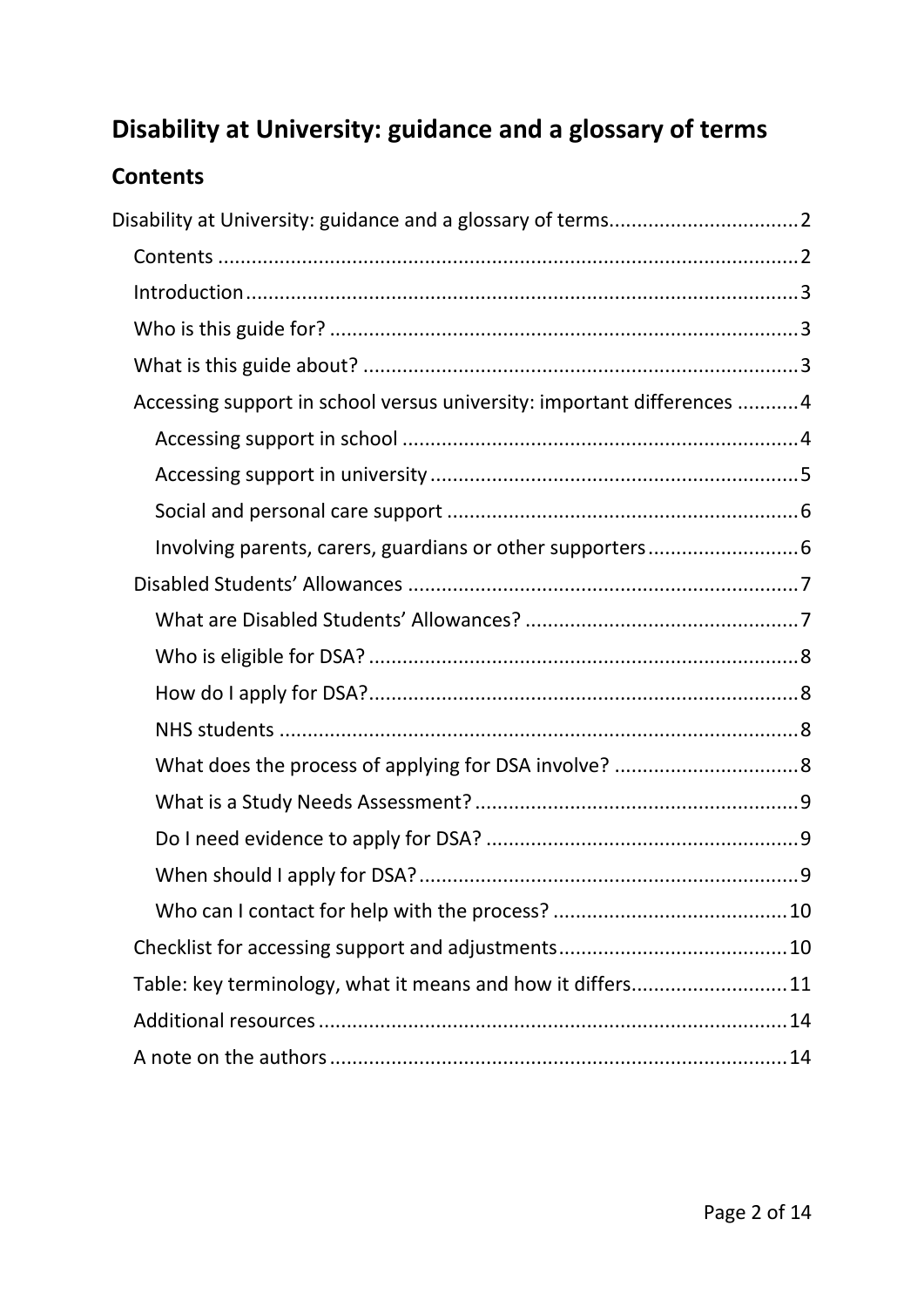## <span id="page-2-0"></span>**Introduction**

We know that starting university is a big step, one that often begins a long time before you finally arrive on campus. For many students who have received support or adjustments at school or college the transition to university can be confusing and hard to navigate, not least because the language and terminology used about Special Educational Needs (SEN), disability and support is very different. This can prevent some students from accessing the support they need.

## <span id="page-2-1"></span>**Who is this guide for?**

This guide has been created to support the understanding of the following people:

- Students at secondary school or college who are thinking of, or in the process of applying to university.
- Students who have been identified as having 'Special Educational Needs' or 'Additional Needs', or who think they may need support at university for a disability, learning difference, long term medical condition or mental health condition.
- Teachers and SENCo staff in schools and colleges.
- Parents, carers, guardians, or other supporters.

## <span id="page-2-2"></span>**What is this guide about?**

The aim of this guide is to help explain the differences in language and terminology so that you can understand what you need to do to access the support and adjustments you need at university. This list is not exhaustive, and language and terminology can vary between different universities, but this guide should give you a basic understanding of the key terms.

Setting up support at university can take time. You may need to register for support and work through funding processes which can take many weeks to complete. Taking time to understand the terminology will help you understand what steps you need to take to access support. Further information about the process for accessing support, and how this differs to school or college processes, is detailed in this document.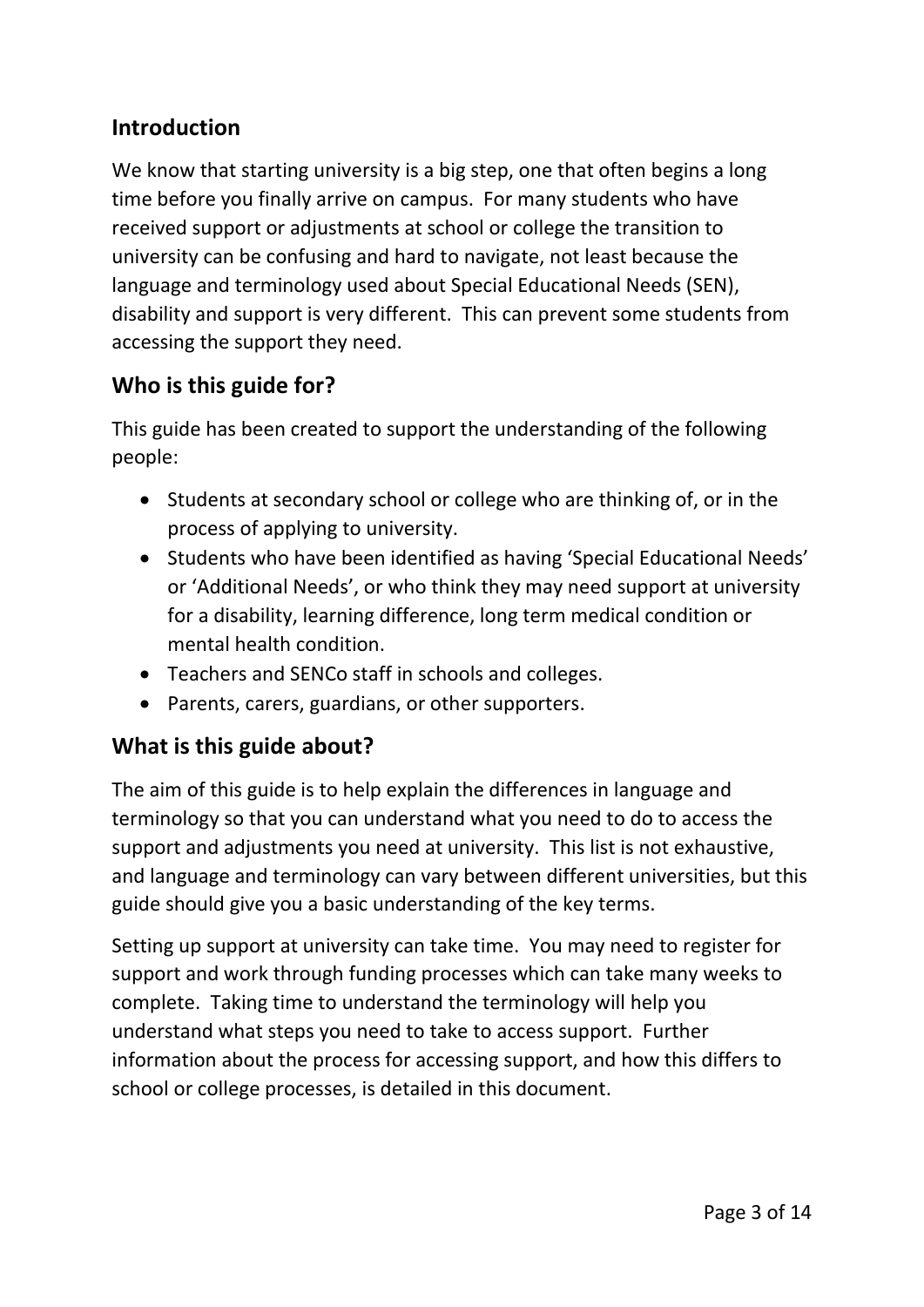It is important to remember than none of the information about your support or adjustments at school will automatically transfer to university. Your university won't know about your support requirements or exam arrangements unless you tell them. You should contact Disability Services at your chosen university or universities as soon as you can, preferably before you finish school or college.

## <span id="page-3-0"></span>**Accessing support in school versus university: important differences**

The process for accessing support at university is very different to the process of accessing support at school or college. As an adult, you will now be responsible for completing the process, which means you will need to fill in forms and contact universities and suppliers to set support up. The key differences are outlined below:

## <span id="page-3-1"></span>**Accessing support in school**

At school, you don't always need a diagnosis to access support. Instead, your parents may have talked with the SENCo for your school about any challenges you are experiencing, or these may have been identified by your teachers. You may have been added to the SEN register and been supported by the SEN department. You may have been told that you don't have 'special educational needs' (SEN) but that you do have 'additional needs' and require support.

Your SENCo may have arranged support for you, which might have included:

- Working with a teaching assistant
- Working in a smaller group
- Access to a quiet room
- Support with getting around school
- Exam arrangements such as extra time

You may have had an Education, Social & Health Plan (EHCP) in place at school. This report will have been put together by your school, your local authority, and other specialists. It will have detailed the additional support and adjustments you required at school, and it will have been used to gain additional funding to pay for this support. Any funding will have been used by your school to pay for your support, or for resources or other adjustments.

You may have had a Form 8 assessment for exam arrangements (such as extra time) if you have difficulties with processing text, handwriting or reading speed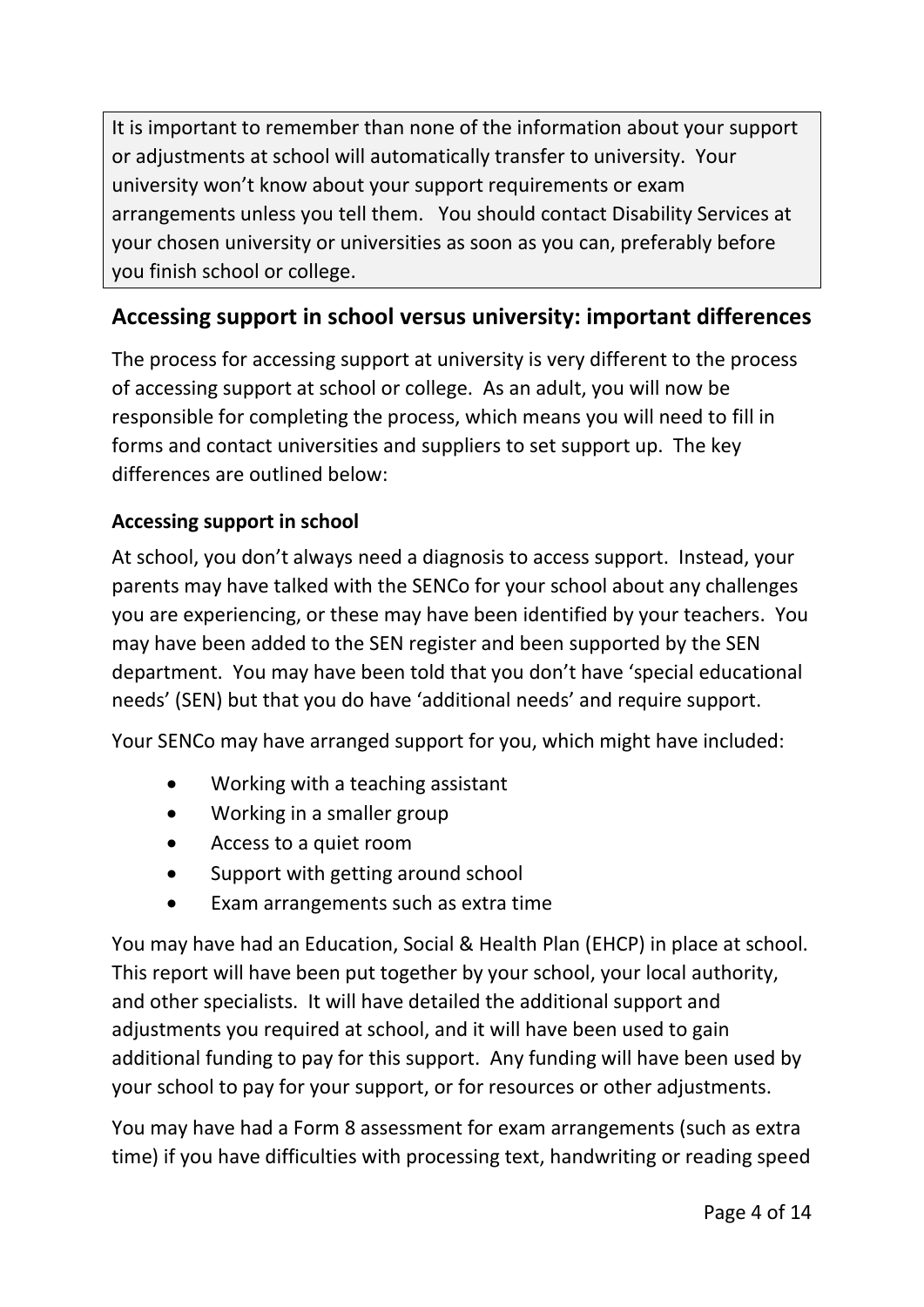that your school or college thinks might be related to a specific learning difficulty (e.g. dyslexia; dyspraxia).

As you were under 18 years old at school it is likely that your parents, carer, or guardian will have been involved in many of the discussions about your support. You may not have been involved, and you probably didn't need to complete any forms to access your support. The costs of any support will have been met by your school or local authority.

#### **Summary:**

- A diagnosis is not always required at school
- Support is usually coordinated by the SENCo
- Parents, carers or guardians will have been involved in discussions rather than the student
- Exam arrangements may have been arranged through a Form 8 assessment

## <span id="page-4-0"></span>**Accessing support in university**

At university you usually need to have official evidence of a diagnosed disability to access support or adjustments. As you are an adult, you will be responsible for making sure that you have access to the support that you need during your studies. You will need to provide a copy of your diagnostic report, or a letter from a medical professional. If you don't currently have a formal diagnosis, you may need to arrange (and pay for) additional evidence, such as an Educational Psychologist assessment for dyslexia.

At most universities, you will need to register with Disability Services (see the 'Common Terms' section for other examples of service titles). You will usually need to give some information about your requirements, as well as providing official evidence of your disability.

Once you have registered with them, Disability Services will work with you to identify the support and adjustments you need during your studies. Some of the adjustments may be similar to those you had at school (e.g. exam arrangements), but some will be different. There are generally two categories of support and adjustments which can be implemented, as follows:

**1. University reasonable adjustments:** all universities are required to follow basic inclusive practice approaches and to put in place various elements of support. This may include exam arrangements, note taking,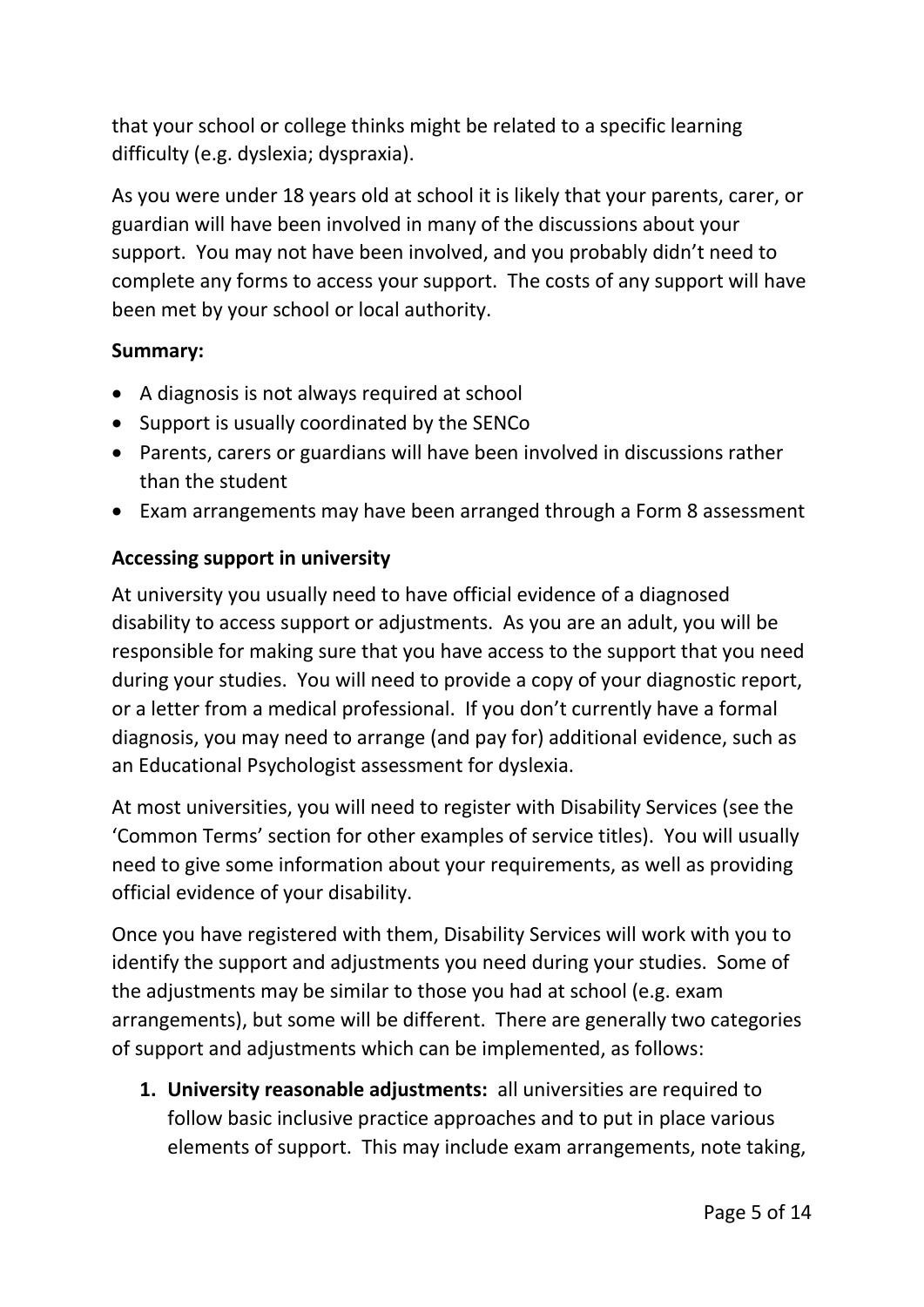orientation and personal assistant support, and accessible resources. The cost of these adjustments will be met by the university.

**2. Funded support:** there are some elements of support which require funding. These include specialist one-to-one support, British Sign Language (BSL) interpretation, specialist equipment, software and training or other disability-related travel costs. Most disabled students are eligible for funding to cover the costs of this support. This funding is called 'Disabled Students' Allowances' (DSAs) and it is available from the main Student Funding Bodies, such as Student Finance England, Student Finance Wales or the Student Awards Agency Scotland. Disability Services will be able to advise you on your eligibility and assist you in applying for DSAs. If you are not eligible for DSAs, you should talk with Disability Services about alternative funding options. There is further information about DSAs in the next section.

## <span id="page-5-0"></span>**Social and personal care support**

Universities are not able to provide social or personal care support. If you have received this support during your time at school or college, it is important that you talk with your Local Authority and/or adult social services department to investigate how this support will be transferred to assist you at university.

## <span id="page-5-1"></span>**Involving parents, carers, guardians or other supporters**

You will be an adult when you start university, and because of data protection regulations (UK-GDPR), universities cannot legally discuss you or aspects of your support with family members or supporters.Your family members or supporters cannot arrange your support for you, although they may be able to help you to complete forms and access the process. It is possible for you to give written consent for family members or supporters to attend meetings with you.

**Remember: none of the information about your support or adjustments at school will automatically transfer to university.** Your university won't know about your support requirements or exam arrangements unless you tell them. You should contact Disability Services at your chosen university/universities as soon as you can, and before you finish school or college.

Remember too that the school environment is very different to the university environment. Universities are much bigger than schools and may be split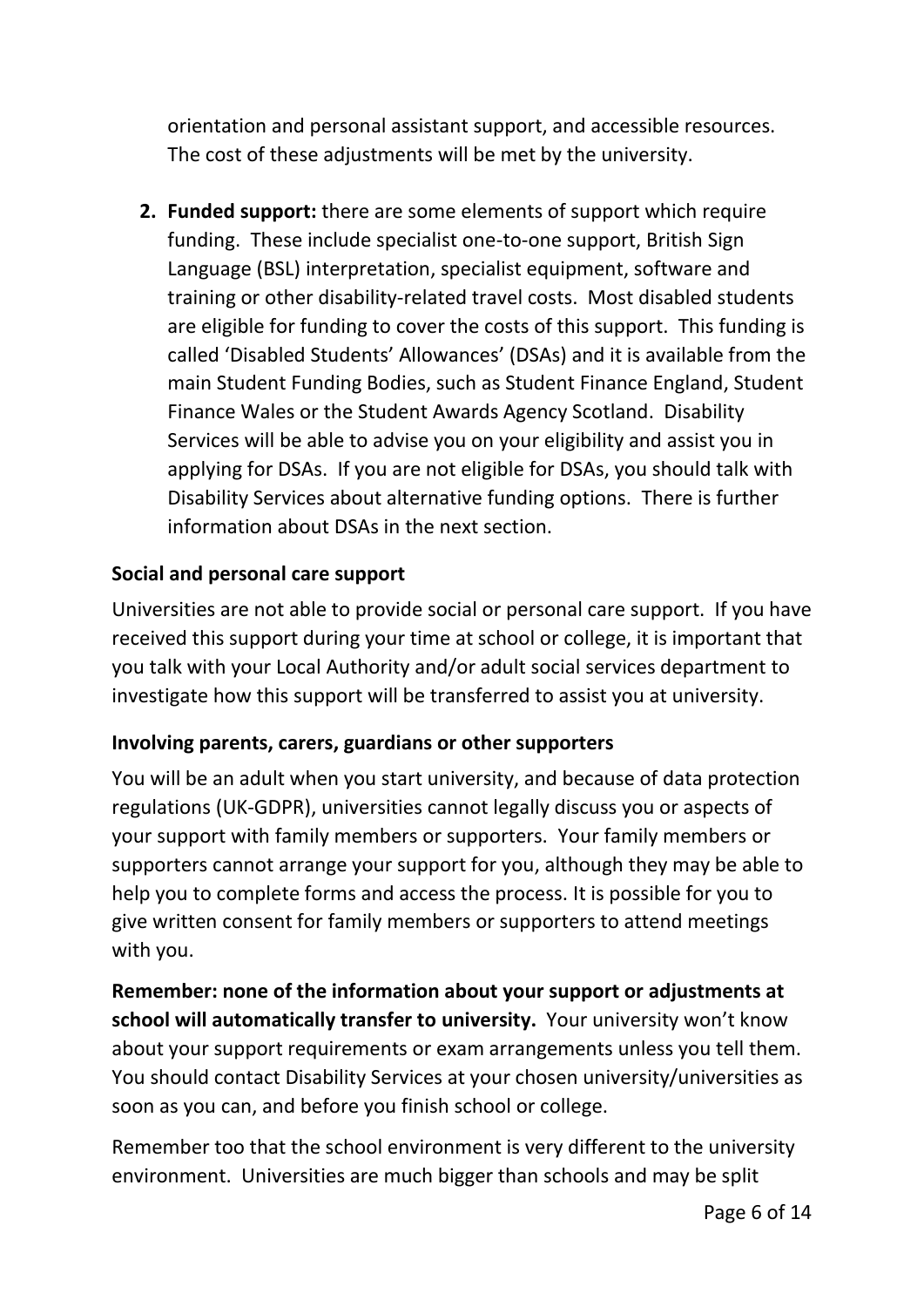across multiple sites. The way in which you learn may be different too, with a much greater focus on independent learning skills. You will frequently work with unfamiliar staff and other students. You should think about these differences when considering the support you need at university as it may be different to school.

### **Summary:**

- Diagnostic evidence is usually required at university
- Support is coordinated by Disability Services (or similar)
- As an adult, the student must apply for funding and organise support with the help of Disability Services, if required.
- Support at university will look different to support at school

## <span id="page-6-0"></span>**Disabled Students' Allowances**

### <span id="page-6-1"></span>**What are Disabled Students' Allowances?**

Disabled Students' Allowances (DSAs) form a grant which is provided by the government to pay for any additional study-related costs you may have as a direct result of your disability. It is not a loan: nothing has to be paid back or given back at the end of your course. The funding and support you receive depends on what you need; it is not means-tested or related to you or your family's income.

DSA pays for four main categories of equipment and support, depending on individual requirements, as follows:

- **Specialist equipment and software** such as speech to text software, mind-mapping software, a digital voice recorder or ergonomic equipment. If you do not own one already, you may be recommended a laptop, but you will need to pay the first £200 towards this. If you are recommended any software, you will also have access to installation support and training.
- **One-to-one support from a specialist support worker**, such as a Study Skills Tutor (dyslexia tutor, for example), Specialist Mentor or BSL interpreter.
- **A travel allowance** to help with any extra travel costs you may have to attend your university, college, or placement because of your disability. The amount you get will depend on your requirements.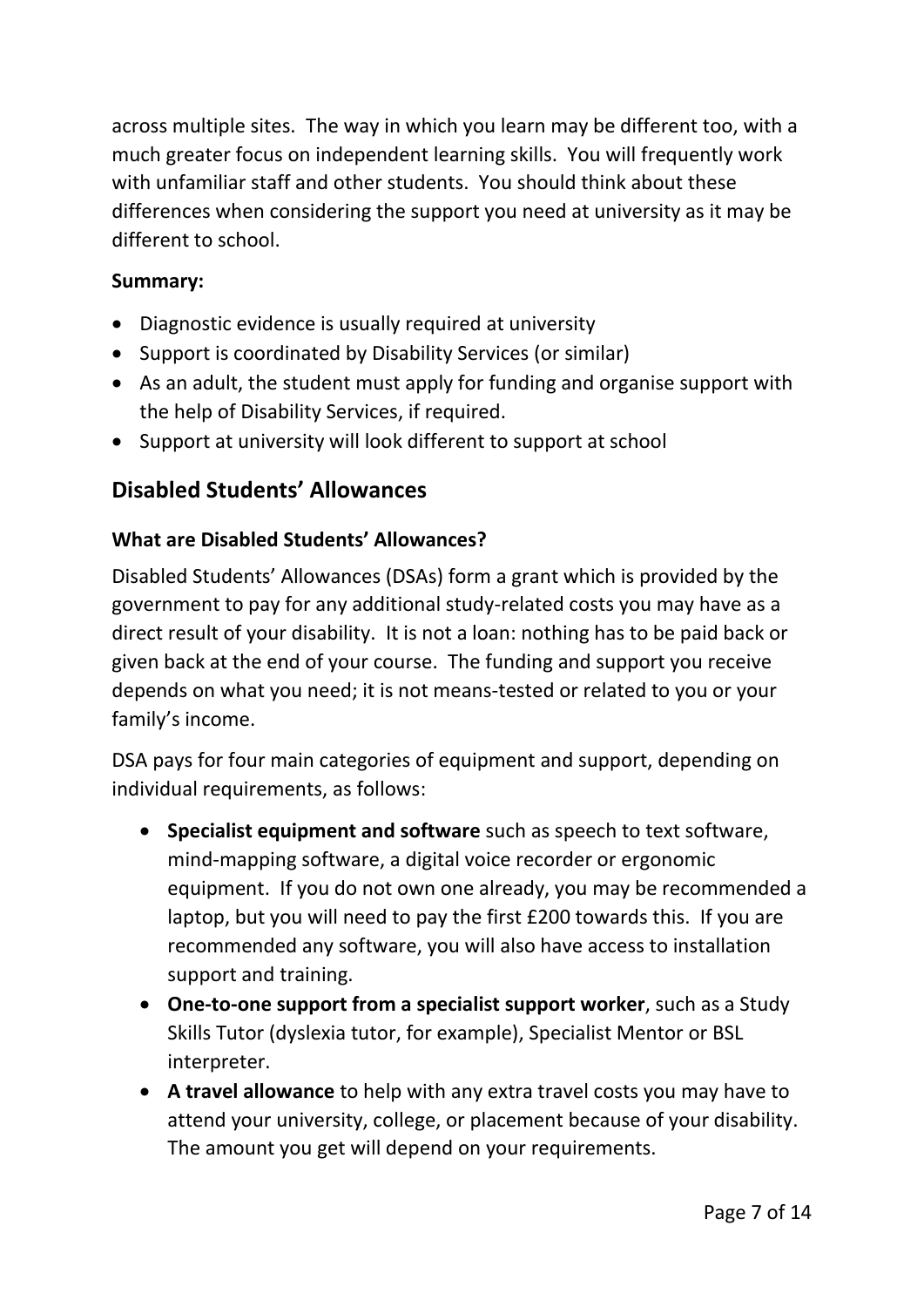• **Support with additional study-related costs** such as photocopying or printing materials.

You may not receive all of these elements of DSA. You will take part in a Study Needs Assessment to help you work out the most suitable support.

## <span id="page-7-0"></span>**Who is eligible for DSA?**

Most UK undergraduate and taught postgraduate students who have evidence of a disability are eligible for DSA, provided they are studying an approved course for a least one year.

### <span id="page-7-1"></span>**How do I apply for DSA?**

The process of applying for DSA varies depending on where in the UK you live. Each of the home nations has its own application process and its own set of forms, although they are broadly similar. You can use the following links to find the details for the area where you live:

| Area     | <b>Funding Body</b>    | Link                                   |
|----------|------------------------|----------------------------------------|
| England  | <b>Student Finance</b> | https://www.gov.uk/disabled-students-  |
|          | England                | allowance-dsa                          |
| Scotland | <b>Student Awards</b>  | https://www.saas.gov.uk/forms/dsa      |
|          | <b>Agency Scotland</b> |                                        |
| Wales    | <b>Student Finance</b> | https://www.studentfinancewales.co.uk/ |
|          | Wales                  |                                        |
| Northern | <b>Student Finance</b> | https://www.studentfinanceni.co.uk/    |
| Ireland  | Northern Ireland       |                                        |

#### <span id="page-7-2"></span>**NHS students**

If you're applying for a course which is eligible for NHS funding (e.g. medicine or dentistry), you should apply for DSA through your Bursary Online Support System (BOSS) account. If you don't have a BOSS account, you must open one before you can apply for DSA to prove that you're eligible for NHS funding. For further information please visit the NHS website at [https://www.nhsbsa.nhs.uk/nhs-bursary-students.](https://www.nhsbsa.nhs.uk/nhs-bursary-students)

#### <span id="page-7-3"></span>**What does the process of applying for DSA involve?**

Although the different funding bodies operate slightly differently, the process will usually include the following:

1. You will complete an application form and supply evidence.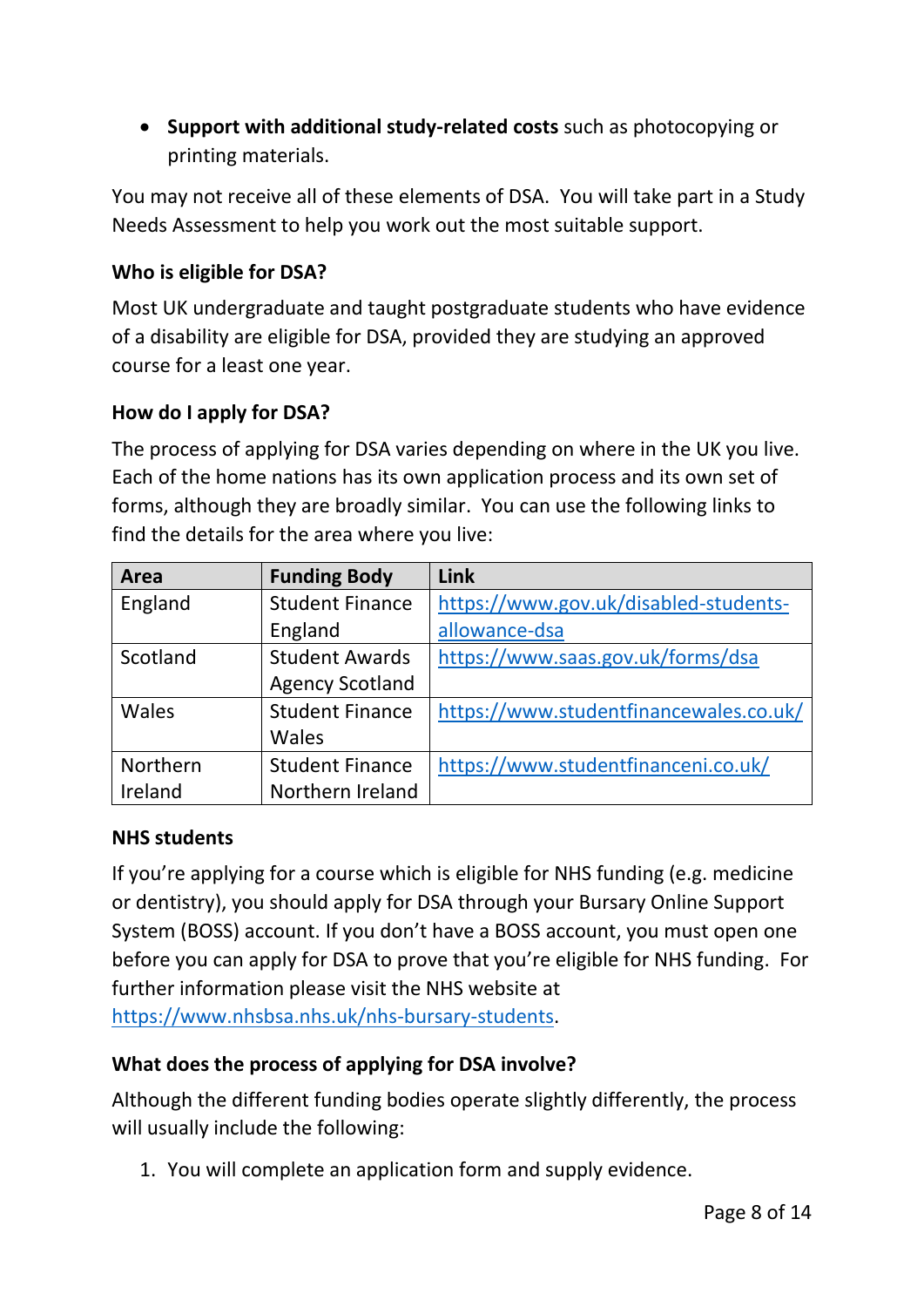- 2. Your eligibility will be assessed and confirmed.
- 3. You will undertake a Study Needs Assessment which will make recommendations for equipment, support and adjustments.
- 4. The recommendations will be checked by your Funding Body.
- 5. You will be given final approval.
- 6. You will contact equipment and support providers to set everything up.

#### <span id="page-8-0"></span>**What is a Study Needs Assessment?**

A Study Needs Assessment is part of the application for DSA. It is an informal discussion with a qualified Needs Assessor who will ask you about your disability and the impact this has on studying. You may be invited to try some software or equipment. The Assessor will write a detailed report which recommends equipment, software and adjustments. This will be shared with the funding body and your university.

#### <span id="page-8-1"></span>**Do I need evidence to apply for DSA?**

Yes, you will need official evidence that you meet the Equality Act 2010 definition of disability in order to apply for DSA. The table below shows which evidence you require:

| <b>Disability</b>            | <b>Evidence required</b>                         |
|------------------------------|--------------------------------------------------|
| Disability or long-term      | A copy of a report or letter from your doctor or |
| health condition             | consultant                                       |
| Mental health condition      | A copy of a report or letter from your doctor or |
|                              | consultant                                       |
| Specific learning difficulty | A copy of a 'diagnostic assessment' from a       |
| such as dyslexia             | practitioner psychologist or suitably qualified  |
|                              | specialist teacher                               |

Each funding body also has its own Disability Evidence Form which you can ask a medical professional to complete (although the form cannot be used for Specific Learning Differences such as dyslexia). You can download copies of the evidence forms using the links provided in the Funding Body table, above. It might be worth asking your school SENCo if they hold any evidence that they can release to assist your application.

#### <span id="page-8-2"></span>**When should I apply for DSA?**

Completing the DSA process can take up to 15 weeks at busy times, so it is important that you apply early to make sure your support is in place when you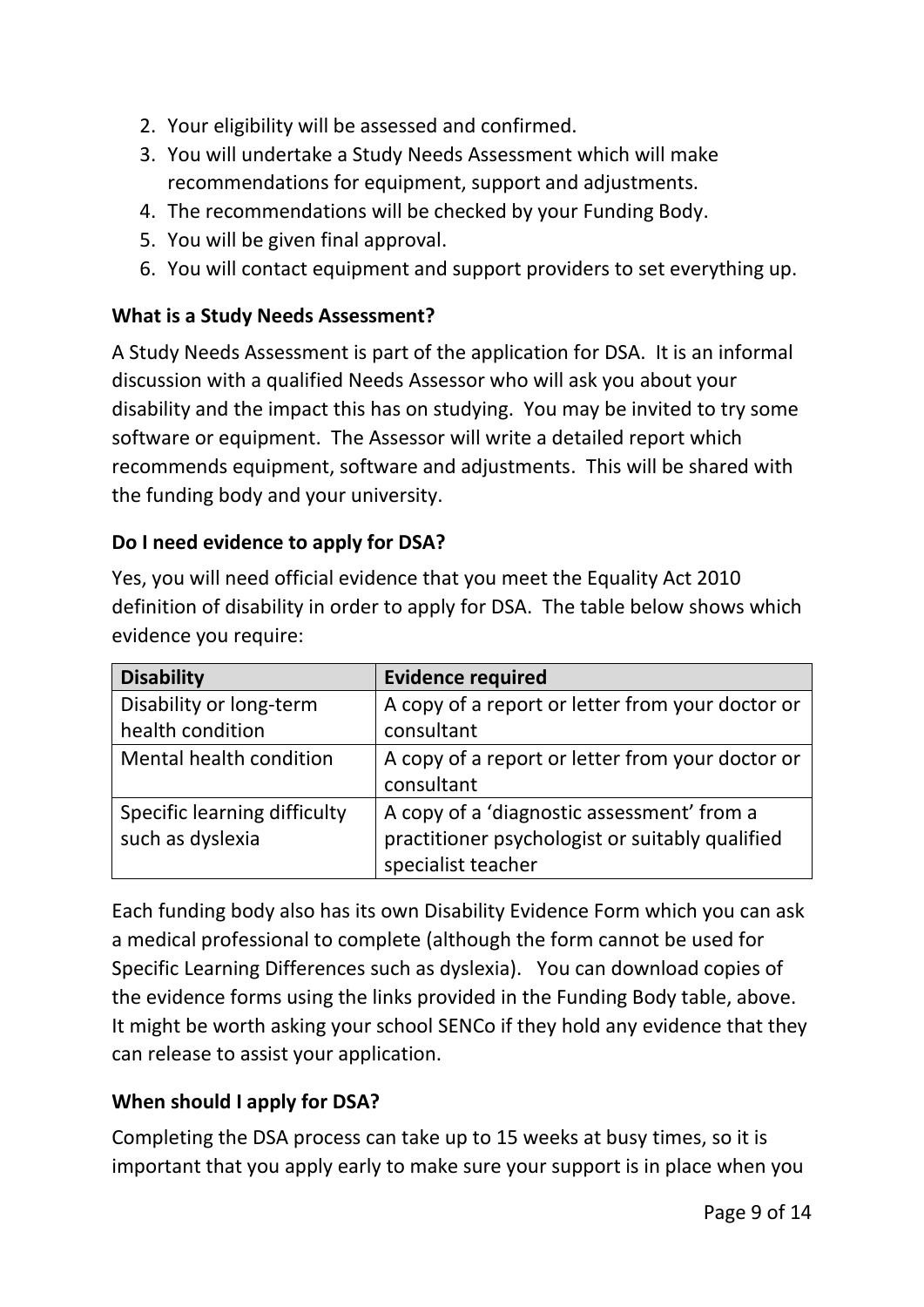start university. You can usually apply for DSA from the March in the year that you are due to commence your studies. For example, if you are due to start university in September 2022, you can apply for DSA from March 2022. You do not need to wait until you have received your exam results or have accepted your place at university. DSA is a national process and will transfer between universities. In most cases you only need to apply for DSA once.

## <span id="page-9-0"></span>**Who can I contact for help with the process?**

You can contact Disability Services at any of the universities you have applied to for information about, and support with the process of applying for DSA. You can also find further information and links to additional resources at the end of this guidance document.

## <span id="page-9-1"></span>**Checklist for accessing support and adjustments**

- $\Box$  Research your chosen universities to find out about their disability support
- $\Box$  Share information about your disability at the point of application (e.g. on your UCAS form)
- $\Box$  Write down a list of the support you currently receive at school, so you don't forget anything when arranging your support.
- $\Box$  Find copies of any diagnostic evidence, arrange to gather this evidence, or arrange a diagnostic assessment as required
- $\Box$  Register with the Disability Service at each university you apply to
- $\Box$  Discuss any disability-related accommodation requirements with your chosen universities
- $\Box$  Complete a Disabled Students' Allowances application (from March)
- $\Box$  Attend a DSA Study Needs Assessment if your funding body tells you to
- $\Box$  Once you have received your entitlement letter, contact the suppliers of any recommended equipment or support.
- $\Box$  Consider participating in any transition events or activities your university organises for disabled students
- $\Box$  If you're not sure what to do at any stage of the process, contact Disability Services at any of your chosen universities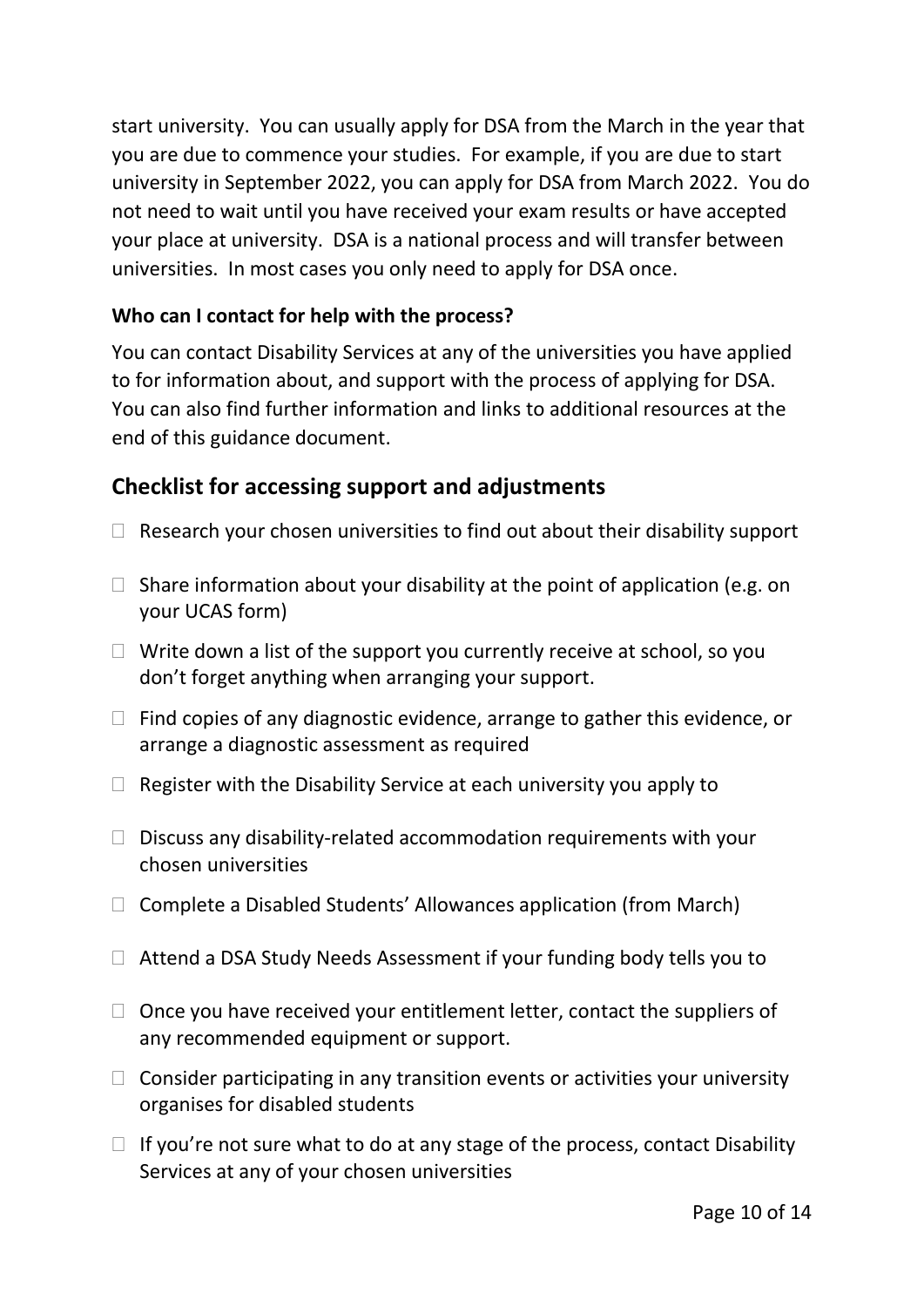## **Table: key terminology, what it means and how it differs**

<span id="page-10-0"></span>

| School term                             | University term | <b>Notes</b>                                                     |
|-----------------------------------------|-----------------|------------------------------------------------------------------|
| <b>Special Educational</b><br>$\bullet$ | • Disability    | Universities do not use the term 'Special Educational Needs' as  |
| <b>Needs &amp; Disabilities</b>         |                 | this is specific to schools and colleges. Instead, universities  |
| (SEND)                                  |                 | use the word 'disability'. This may feel unfamiliar, but the     |
|                                         |                 | term 'disability' is broad and considers any physical, mental or |
| <b>Special Needs</b>                    |                 | sensory impairment which has a significant impact on daily       |
|                                         |                 | life, and which is long term (i.e. lasts more than 12 months).   |
| <b>Special Educational</b>              |                 | For a student, daily activities might include taking notes,      |
| Needs (SEN)                             |                 | writing, researching, reading large amounts of text and moving   |
|                                         |                 | between multiple locations.                                      |
| <b>Additional Needs</b>                 |                 |                                                                  |
|                                         |                 | This includes people who                                         |
|                                         |                 | • are D/deaf or hearing impaired                                 |
|                                         |                 | are blind or visually impaired                                   |
|                                         |                 | are physically disabled, and/or have mobility difficulties       |
|                                         |                 | have a specific learning difficulty (e.g. dyslexia)              |
|                                         |                 | have a neurodevelopmental condition (e.g. AD(H)D)                |
|                                         |                 | have a neurological condition (e.g. epilepsy, Tourette           |
|                                         |                 | Syndrome, stammer)                                               |
|                                         |                 | are autistic                                                     |
|                                         |                 | have a mental health condition                                   |
|                                         |                 | have a long-term medical condition (e.g. chronic fatigue         |
|                                         |                 | syndrome, asthma, diabetes, cancer, HIV)                         |
|                                         |                 | have a combination of these                                      |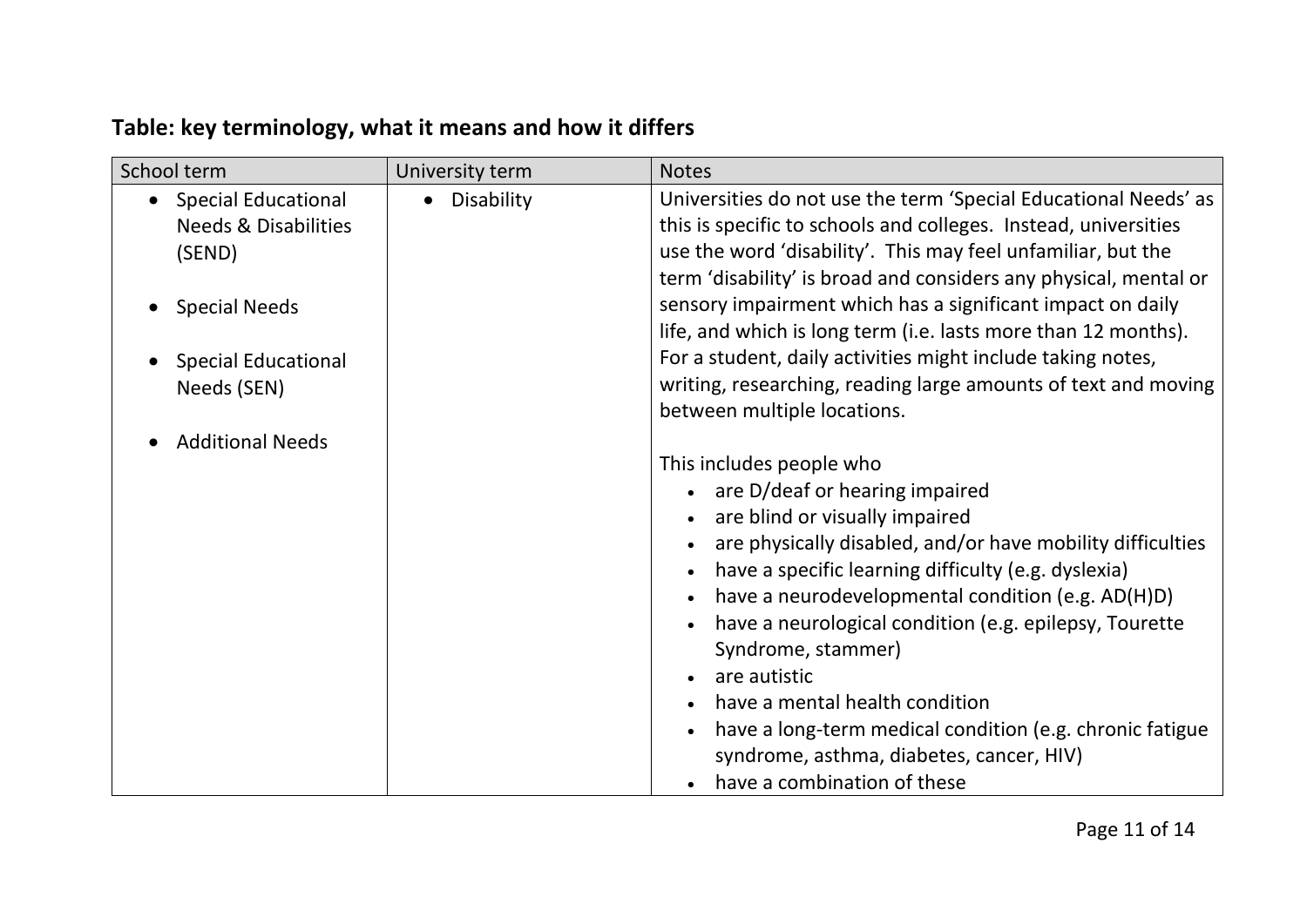|                                                                                                       |                                                                                                                                                                                                    | If any of these apply to you, you are likely to be eligible for<br>support and adjustments to your learning, teaching and<br>assessment.<br>Although it might feel difficult or unfamiliar to use the term<br>'disability' or 'disabled' for the first time, remember that<br>disability is about the barriers created by society, not about<br>your worth, ability or intellect. Identifying as disabled gives<br>you protection under the Equality Act 2010 and enables you to<br>access support and adjustments. |
|-------------------------------------------------------------------------------------------------------|----------------------------------------------------------------------------------------------------------------------------------------------------------------------------------------------------|---------------------------------------------------------------------------------------------------------------------------------------------------------------------------------------------------------------------------------------------------------------------------------------------------------------------------------------------------------------------------------------------------------------------------------------------------------------------------------------------------------------------|
| <b>SEND Department</b><br><b>Additional Learning</b><br>Support (ALS)<br>Learning Support<br>Team     | <b>Disability Services</b><br><b>Disability Team</b><br><b>Student Support</b><br><b>Student Services</b><br>Wellbeing/Welfare<br><b>Services</b><br>AccessAbility or<br><b>Accessibility Team</b> | The name given to the service or team that supports disabled<br>students varies depending on the university, but most will<br>contain the word 'disability', 'wellbeing' or 'support' in their<br>title. Use a search engine to search for the name of the<br>university plus the word 'disability' or contact Student Services<br>at the university to ask for details.                                                                                                                                            |
| <b>Special Educational</b><br>$\bullet$<br>Needs (& Disabilities)<br>Coordinator (SENCo or<br>SENDCo) | Disability<br>$\bullet$<br>Advisor/Adviser<br>Disability<br>Coordinator<br><b>Disability Officer</b>                                                                                               | The equivalent of a SENDCo at university is usually someone<br>who works in Disability Services or Student Support Services.<br>Their title can vary, but will usually contain the word<br>'disability', 'wellbeing' or 'inclusion', and 'advisor' or 'adviser',<br>'coordinator' or 'officer'.                                                                                                                                                                                                                     |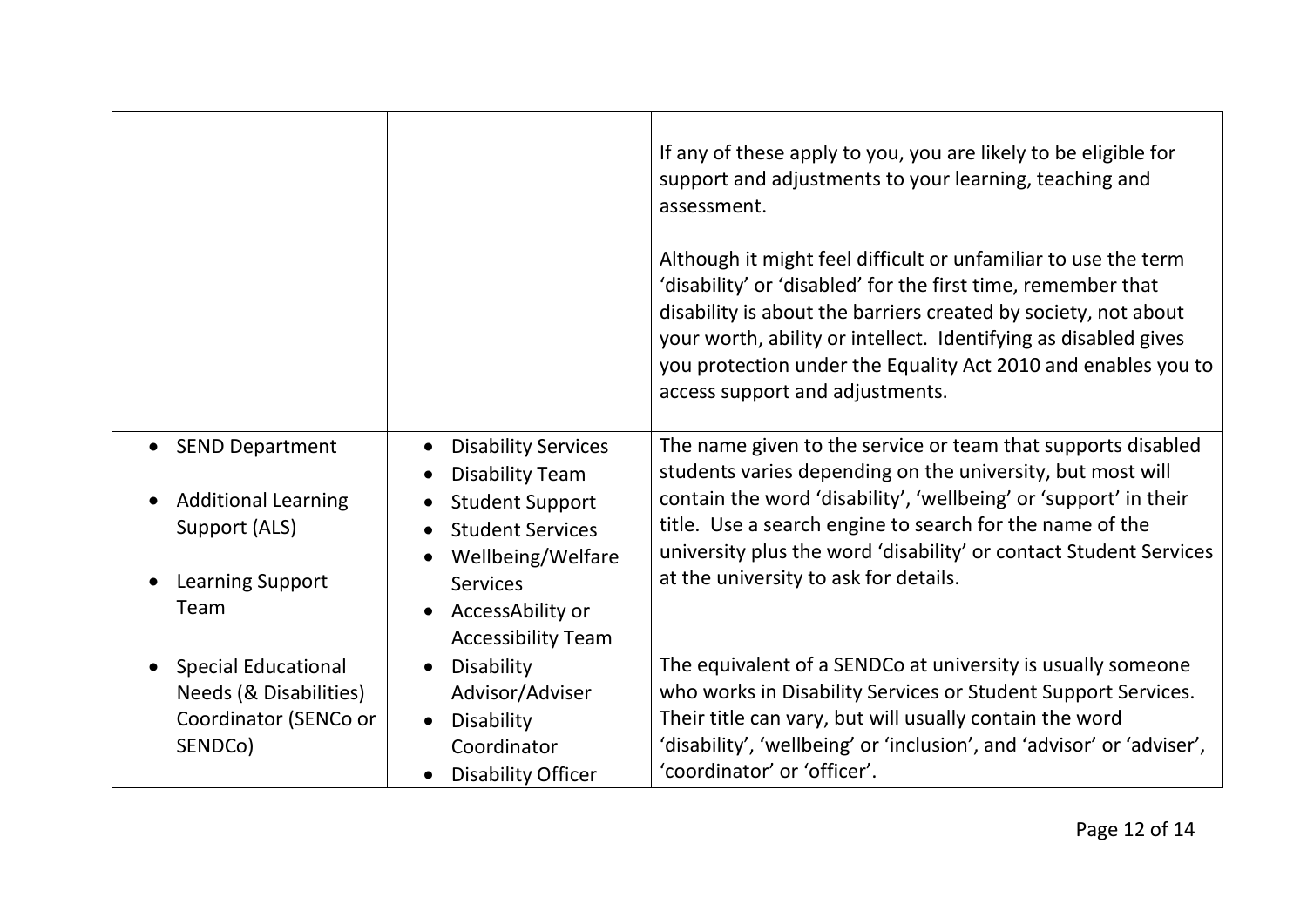| <b>Learning Support</b><br>Coordinator               | Wellbeing<br>$\bullet$<br>Advisor/Adviser<br>Inclusion<br>$\bullet$<br>Advisor/Adviser<br>Access<br>$\bullet$<br>Officer/Advisor |                                                                                                                                                                                                   |
|------------------------------------------------------|----------------------------------------------------------------------------------------------------------------------------------|---------------------------------------------------------------------------------------------------------------------------------------------------------------------------------------------------|
| <b>Special Needs</b>                                 | Disability<br>$\bullet$                                                                                                          | See the section on Special Educational Needs & Disabilities                                                                                                                                       |
| <b>Additional Needs</b>                              | Disability<br>$\bullet$                                                                                                          | See the section on Special Educational Needs & Disabilities                                                                                                                                       |
| Education, Health &<br>$\bullet$<br>Care Plan (EHCP) | <b>Needs Assessment</b><br>$\bullet$<br>Report<br>Reasonable<br>$\bullet$                                                        | The equivalent of an EHCP or Statement at university is called<br>different things at different universities. Most universities will<br>have some method of sharing information about support and |
| <b>Statement of Needs</b>                            | <b>Adjustments Plan</b><br><b>Support Summary</b>                                                                                | adjustments with other colleagues, often with the word<br>'support', 'reasonable adjustments' or 'plan' in the title. If you                                                                      |
| <b>Pupil Passport</b>                                | Sheet<br>Individual Learning<br>Plan                                                                                             | apply for Disabled Students Allowances (DSA) you will have a<br>Needs Assessment Report as part of the application process.                                                                       |